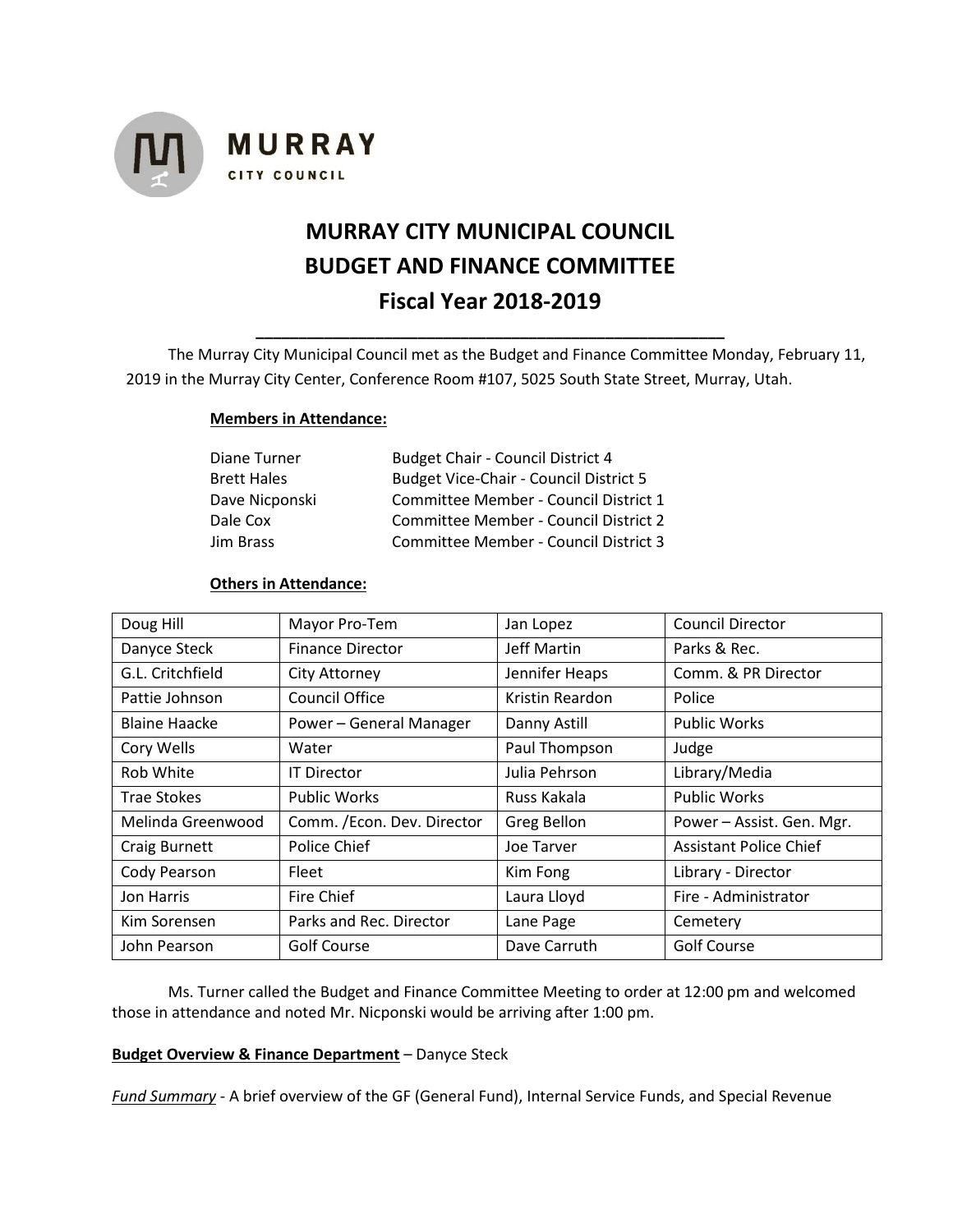Funds was provided that included; FY 2018 Actuals, FY 2019 budgeted totals, YTD (year to date) totals, budget, increases, decreases, and YTD comparisons. Ms. Steck said there was no financial impact to the GF this year, nothing was off budget, although, a large budget amendment would come to the council in March related to incoming grants. The following was highlighted:

GF

- Beginning Fund Balance Ahead by 11.6%, representing cash flow, and up \$1 million from last year's current YTD.
- Revenues Ahead of budget at 59%, due to property tax revenue received in December.
- Expenses Below budget at 49%.
- Transfers In Ahead of schedule at 58%, due to an 8% transfer.
- Transfers Out Behind schedule at 1%. A transfer of \$12 million to the CIP was expected, of which, \$5.5 million was bond proceeds, and \$7 million to the CIP Fund. Current YTD transfer reflected only \$60,000 to the Golf Fund. (Ms. Steck explained to capture interest; the complete transfer would occur at the end of the FY.)
- Ending Fund Balance FY 2018 Actual: \$10.3 million, FY 2019 Budgeted: \$9.5 million; Current YTD slightly ahead at \$17 million, due to property tax increases; and prior FY 2017: \$15.9 million.

Council member Mr. Nicponski arrived.

## Library Fund

- Beginning Fund Balance- FY 2019 Budget: \$722,000.
- Revenues- Due to property tax increases 93% of revenue has been collected to date. (Book fines and interest revenue are the only other sources of revenue.)
- Expenses- Behind at 41%. Spending slightly ahead.
- Ending Fund Balance- FY 2018 Actual: \$722,000. Ms. Steck anticipated a higher FY 2019 Budget of \$1.2 million, due to unused budgeted building maintenance funds.

Total RDA – Ms. Steck said an extensive overview of each area would occur later.

- Revenues As of December 31, 2018, 68% of revenue was received; considered low, due to high budget estimates, and the final distribution of tax increments anticipated in March.
- Ending Fund Balance FY 2018 Actual: \$1.9 million. Of this, \$1.6 million was restricted, \$400,000 unrestricted. Ms. Steck said all budgeted revenues and expenditures would nearly be spent, and a related discussion was necessary at a later time.

Mr. Brass stated the original RDA was created over 20 years ago and was extended another 20 years. He was not clear on funding and agreed another RDA meeting was necessary to further address the details, debt, and determine precise budgeting.

Ms. Turner confirmed a deeper discussion was essential.

# Cemetery Fund – Perpetual Care Fund.

• Money from burial fees, selling lots, and niches are allocated to the fund. The intent is that earned interest pays for ongoing maintenance, such as, the sprinkling system, and staffing, however, funding is not sufficient. Last year the ending fund balance was \$1.4 million, which was expected this year also, and for the long term. A CIP project was approved to increase the number of niches and bids came in higher than the anticipated budget at \$110,000. The cost would be recovered, once niches are sold.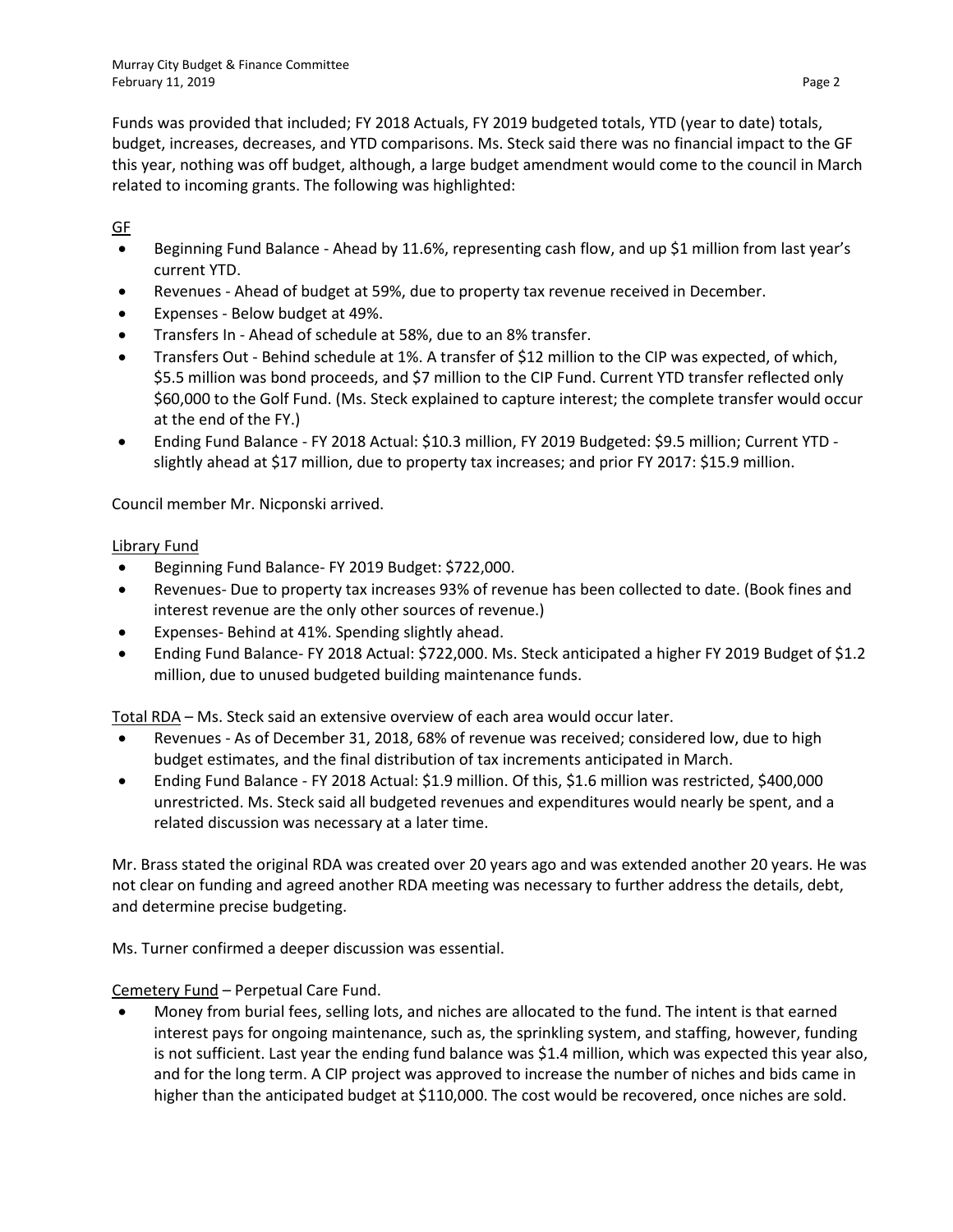Ms. Steck noted water and staffing costs come from the cemetery department within the GF, and not the Perpetual Care Fund.

# Capital Projects Fund

- Beginning Fund Balance FY 2018 Actual: \$12.7 million, due to unfinished projects last year that carried forward and re-budgeted this year. FY 2019 Budgeted Fund Balance: \$20 million.
- Revenues Current YTD: \$218,000 includes interest income and rent and lease money from various properties. Interest is not budgeted.
- Expenses *Project expenses* FY 2018 Actual: \$5.5 million. Current YTD Expenditures: \$5.5 million.
- Transfers In FY 2018 Actual: \$12.8 million. (Money from GF, Perpetual Care, and excess sales tax. FY 2019 Budget: \$5.5 million, and \$110,000 received for new niches.
- Transfers Out To Golf Fund: \$275,000.
- Ending Fund Balance FY 2018 Actual: \$20 million. (Includes \$5.8 million for new fire station construction bond, and other projects.)

Water Fund – Financials do not include assets, such as, waterlines and storage tanks.

- Beginning Fund Balance FY 2018 Actual \$2.9 million.
- Revenues Slightly ahead at 65%. FY 2018 Actual: \$5.8 million, FY 2019 Budgeted: \$6.4 million. An increase would be expected, due to high water use in the coming summer, however, with the recent billing error of \$800,000, \$6.4 million is not anticipated. Current YTD revenue reflected \$4.1 million; and the fund would have been approximately \$1 million more with the recent adopted tier rate, and water fee increases to support well projects, and other waterline replacement projects.
- Expenses Includes construction for YTD projects. FY 2018 Actual: \$5.8 million, FY 2019 Budgeted \$9.4 million.
- Transfers Out \$429, 000, which is an 8% subsidy transfer to the GF, ILOT (in lieu of taxes).
- Ending Fund Balance FY 2018 Actual: \$3 million.

Mr. Cox noted adopted water rate increases were implemented, due to state regulations. Ms. Steck confirmed and explained required projects had not started yet, so the awarded \$8.6 million was not transferred into the Water Fund yet. Once drilling begins for new wells, the transfer would occur.

Waste Water Fund – Due to the CVWRF (Central Valley Water Reclamation Facility) rebuild project, fluctuations were noted. A new rate was adopted to support the project.

- Beginning Fund Balance FY 2018 Actual: \$8 million, 2019 Budget: \$6 million.
- Revenues Slightly low at 45%, due to water billing error affecting sewer rate calculation.
- Expenses Somewhat behind schedule at 34%, however, as construction at CVWRF moves forward an increase is anticipated in spring of 2019.
- Transfers In A payment of \$21,000 for RDA infrastructure, which would be recurring long-term.
- Transfers Out The 8% subsidy transfer of revenues to the GF, ILOT (in lieu of taxes) totaling \$349,946.
- Ending Fund Balance FY 2018 Actual: \$6 million. 2019 Budgeted: \$3.5 million, for CVWRF construction.

# Power Fund

- Beginning Fund Balance FY 2018 Actual: \$14 million. 2019 Budget: \$19 million
- Revenues On target at 55%.
- Expenses YTD slightly below at 40%. The fund is generously budgeted for unforeseen projects.
- Transfers In Payback of \$21,000 for an RDA infrastructure project recurring for the long-term.
- Transfers Out The 8% subsidy transfer of revenues to the GF, ILOT (in lieu of taxes) totaling \$2.8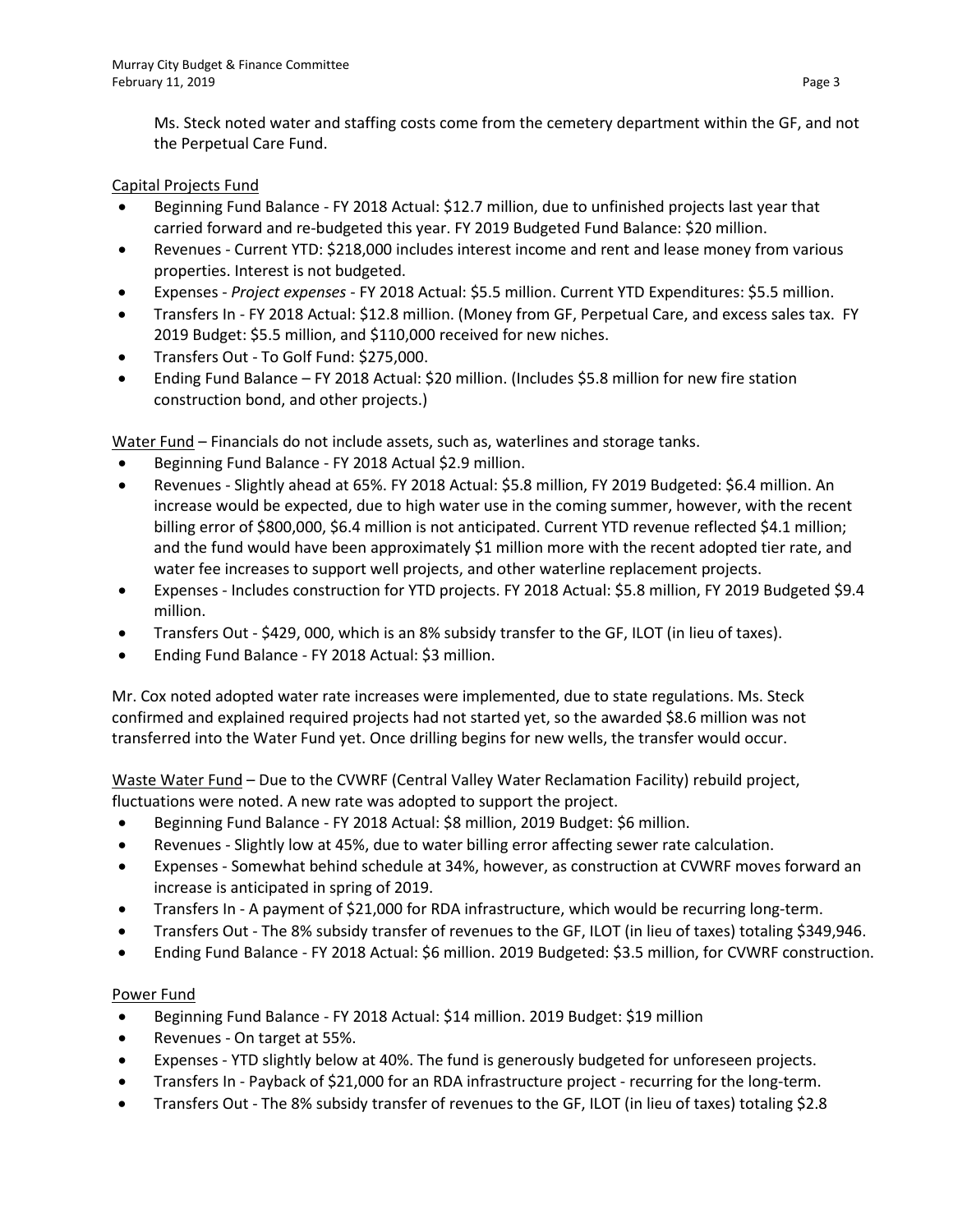million.

• Ending Fund Balance - FY 2018 Actual: \$19 million, 2019 Budget: \$14 million

Ms. Turner asked what the \$32,862 adjustment was for. Ms. Steck said it was used to true-up the fund balance to the financial statement, at year-end, or, it was due to selling or disposing of an asset. She said it was not cash related.

A lengthy discussion occurred about proposed legislation regarding the transferring of money from utility funds to a GF, as well as, a proposed legislative change in sales tax distributions. If legislation passed – it would impact the city negatively.

## Golf Fund

- Beginning Fund Balance FY 2018 Actual: -\$143,000. FY 2019 Budget: \$102,000.
- Revenues On target at 57%.
- Transfers In \$309,000 to maintain a positive balance.
- Ending Fund Balance FY 2018 Actual: \$102,000. FY 2019 Budgeted: \$78,000. (Due to the transfer in minus expenses.)

A discussion occurred about the possibility of incorporating the Golf Fund with the GF, as a standalone department, due to ongoing subsidization. Mr. Brass said the Golf Fund did well in the past, when reserves were utilized to construct the Jordan Parkway trail, costing \$3 million. Therefore, to repay the Golf Fund, the subsidized fund made sense by implementing a consistent transfer of \$143,000 from the GF. He explained citizens were accepting of the golf course subsidy when surveyed, and the transfer was less than other parks and recreation subsidies that occurred. He thought it would benefit the council to discuss with Mr. Pearson his insight about whether the golf course should remain an enterprise fund.

Mr. Nicponski agreed and asked Ms. Lopez to schedule the discussion for a future Committee of the Whole meeting, where the council could evaluate the decision further.

## Solid Waste Fund

- Revenues Right on budget at 50%.
- Expenses Slightly below at 42%.
- Ending Fund Balance FY 2018 Actual: \$284,000. FY 2019 Budget: \$40,000; considered low, and very tight, although, a slight increase to \$60,000 was expected, due to a credit from ACE Disposal.

Ms. Steck explained a billing error discovered with ACE Disposal during the recent audit. The overpayment occurred for over seven years, due to inaccurate can counts provided by the city - to Ace. Cans that were removed over time, were not deducted from the ACE billing system. The issue was corrected, however, since it was the city's responsibility to provide an accurate count, ACE offered only a four-month credit. As a result, a rate change would be necessary to resolve the loss.

In addition, the fund is struggling, due to increased recycling costs, therefore, after a completed fee study, a rate adjustment would be necessary in the future to meet required costs for recycling, as well as, for landfill cost increases. The council would consider those increases at a later date.

Mr. Brass noted the cost for having recycling cans dumped every week and wondered if cans could be tagged with identification numbers to track the number of times cans are emptied; he thought lessening the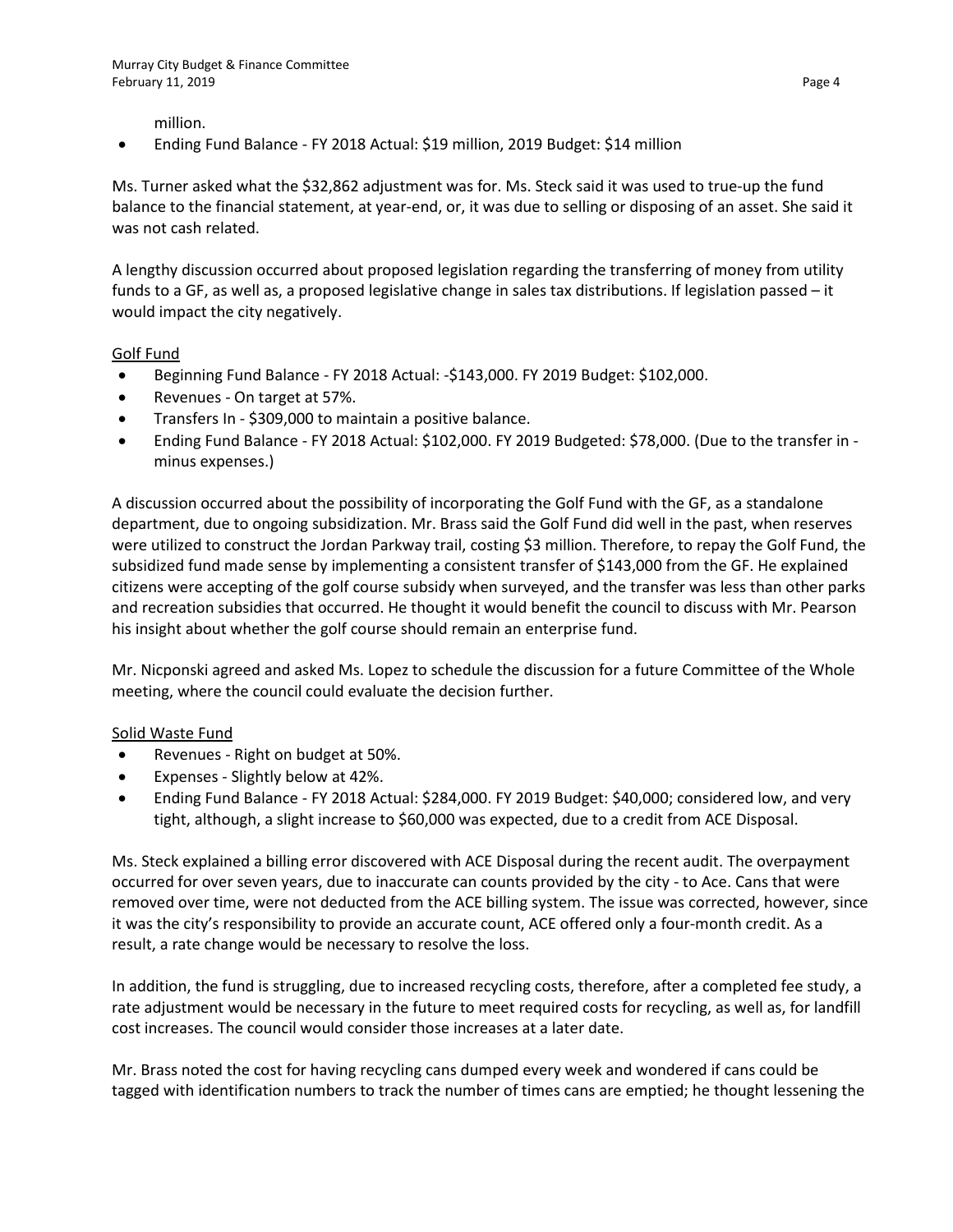service would help reduce costs. Ms. Steck confirmed scheduling and tagging could be negotiated with ACE.

Storm Water Fund – An updated Water Master Plan is complete, and many projects are underway. Ms. Steck anticipates a rate adjustment in the future.

- Beginning Fund Balance FY 2019: \$2.1 million.
- Revenues Right on target at 51%.
- Expenses Slightly low at 19% Scheduled projects are planned for spring.
- Transfers Out The 8% subsidy transfer to the GF, ILOT (in lieu of taxes) did not occur this year from the Storm Water Fund.
- Ending Fund Balance FY 2018 Actual: \$2.1 million.

Central Garage – The Internal Service Fund operates by collecting fee contributions from various city departments for servicing all city vehicles. Money collected provides for staffing and maintenance costs. The fund balance is typically kept between \$100,000 and \$200,000.

- Revenues On target at 51%.
- Expenses Acceptable at 43%.
- Ending Fund Balance FY 2018 Actual: \$159,000.

Ms. Steck explained departments understand contributions to the central garage are required, whether the service is used or not, therefore, vehicles are serviced regularly. She said cities that do not have garages contract with businesses like Jiffy Lube, and often vehicle maintenance is delayed.

Risk Management – Revenue is provided by yearly assessed fees, based on analysis regarding the number of claims each department had over the last three years. The expense is accounted for in all enterprise and GF budgets used for processing claims, and usually never exceed 50%. Claims to-date are below what was anticipated.

- Revenues At 52%.
- Expenses On target at 42%.

**Overall Narrative of the GF** – Ms. Steck shared a chart to explain the overall GF history from 2016 through 2019. She removed all extraordinary items, such as, transactions that do not occur every year, to better reflect normal activity in the GF. For example, in 2017 when a bond of \$2.8 million was paid off. (See Attachment #1) She noted total revenue, and expenses are holding steady, which was driven by the compensation study; consistent ILOT transfers-in of 8%; and, transfers-out, related to money utilized for capital improvement projects.

Mr. Nicponski asked the total amount for outstanding bonds. Ms. Steck thought it was close to \$30 million, however, she would research and get back to him later.

**GF Summary** – A three-year history of the GF was reviewed to explain changes from year to year.

## Fund Balance:

Actuals were noted for Fiscal Years', 2015-2016, 2016-2017, and 2017-2018, which were compared to the current FY 2018-2019. Ending fund balances were noted at 24.7% in '16, 22.6% in '17, and 29.1% in 2018.

Mr. Brass reported a finding was issued in 2018, because a transfer was not made in a timely manner when the balance was high. Ms. Steck confirmed the late transfer brought the balance to 22%.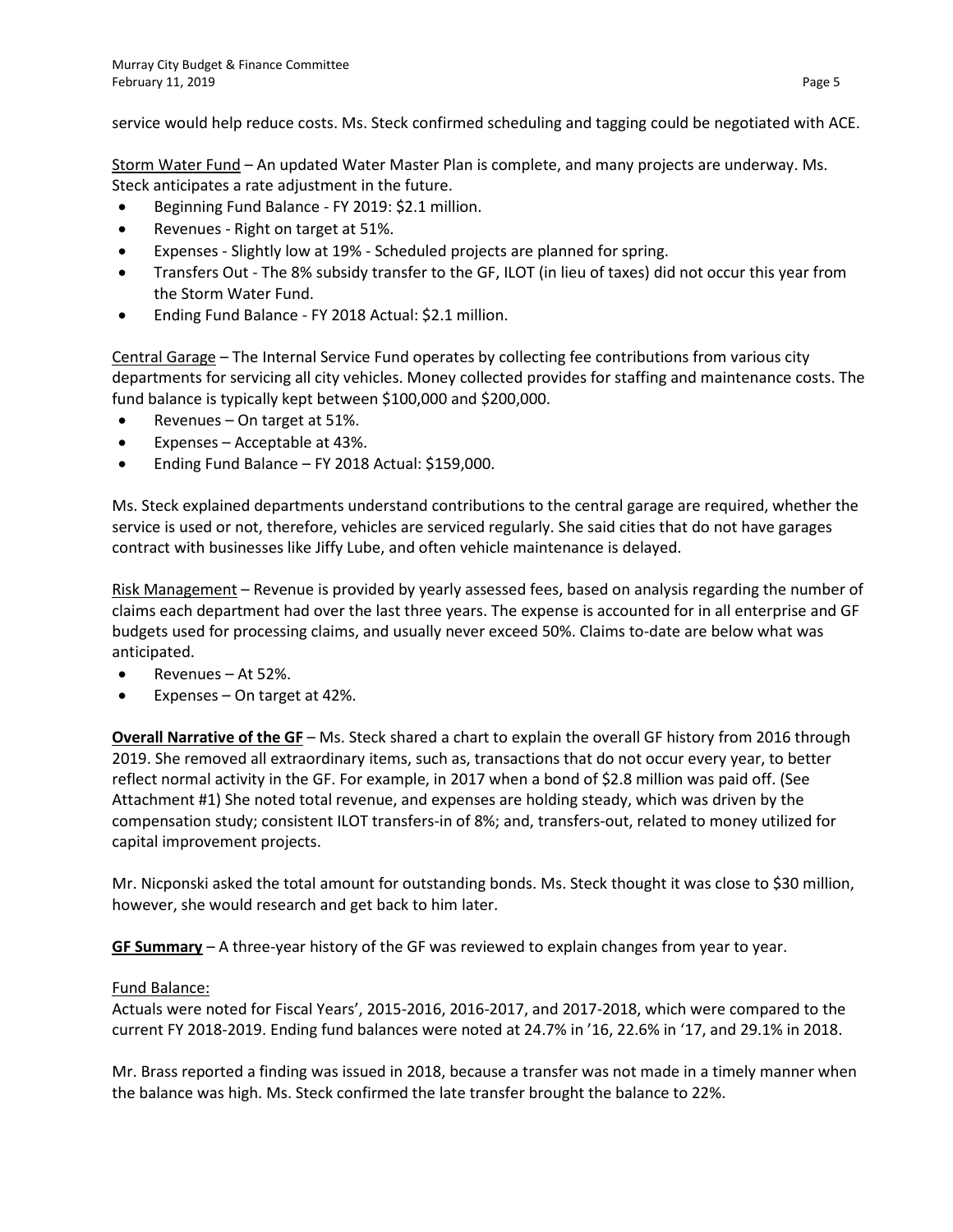## Revenue:

Total *Revenues* are slightly ahead at 58.9%. The following was highlighted as year-to-year revenue changes from last FY to the current FY:

- Sales tax revenue Higher by 1.1% more than anticipated.
- Local option tax Increased 1.3%.
- Property tax revenue Increased 44%, due to the recent rate increase.
- Transient room taxes Decreased 10.8%.
- Motor vehicle taxes Slight increase of 6.2%.
- Interest in Penalties Decreased 52.8%.
- Class C Road Funds Increase of just 7.6%, due to funding that would be distributed later in the year, so an increase was anticipated.

Ms. Hill explained next year the city would receive a distribution for Class C Roads greater than what was provided previously. Ms. Steck confirmed and pointed out a new line item called *Transportation Sales Tax* that she created which currently reflected zero - anticipating a transfer. Once money was received next year, the transfer would occur.

Ms. Turner asked about the balance of \$289,000 in *Miscellaneous*. Ms. Steck said *Miscellaneous* tends to be revenue from rents and leases, donations made to park and recreation, or, animal shelter funds; or, little things that somehow, the city received money for. She would provide a detailed list at another time. Ms. Turner appreciated that.

#### Expenses:

Ms. Steck categorized *Expenditures* as a city-wide expense. The following was reviewed:

- Personnel An increase of 13.4% from last year, which is 46% of the city's budget.
- Operations Spending was steady for the last three years between \$8 million and \$9 million dollars, however, \$10.7 million was budgeted for this year. The expense is slightly ahead at 57.6%.
- Capital The CIP Fund would cover all capital expenses now instead of the GF; therefore, a 57% decrease was noted from last FY. Year-to-Date, the expense is currently 30% of budget.
- Debt Service (City) Increase of 50%, due to the fire station bond. So far, 63% of the current year bond payment has been made, including principle and interest.
- Debt Service (UTOPIA) Each year the expense increases 2%. Year-to-Date: 50% has been paid.

A discussion occurred about the current UTOPIA status, and the organization holding cities to the 2016 debt service. Ms. Steck explained UTOPIA would provide a dividend to participating cities to keep debt payments down; in essence, it is a payback of the operations expense. Although, Murray's dividends would not be seen for two to three years until even on their books. She said it was nice at some point the debt service would begin to decrease maybe within 3 years. All agreed the discussion should continue at a later time.

## Transfers:

Transfers In – Overall ILOT transfers, on target at 58%. Transfers Out – Money transferred to the CIP Fund, and Golf Fund, noted as 1.1% YTD.

Ms. Steck informed the council she replaced the GF Summary page in the council's budget binders, just prior to the meeting, therefore, the one they studied for two weeks, was not correct. She apologized and explained for presentation reasons, she changed formulas within the document. As a result, bottom line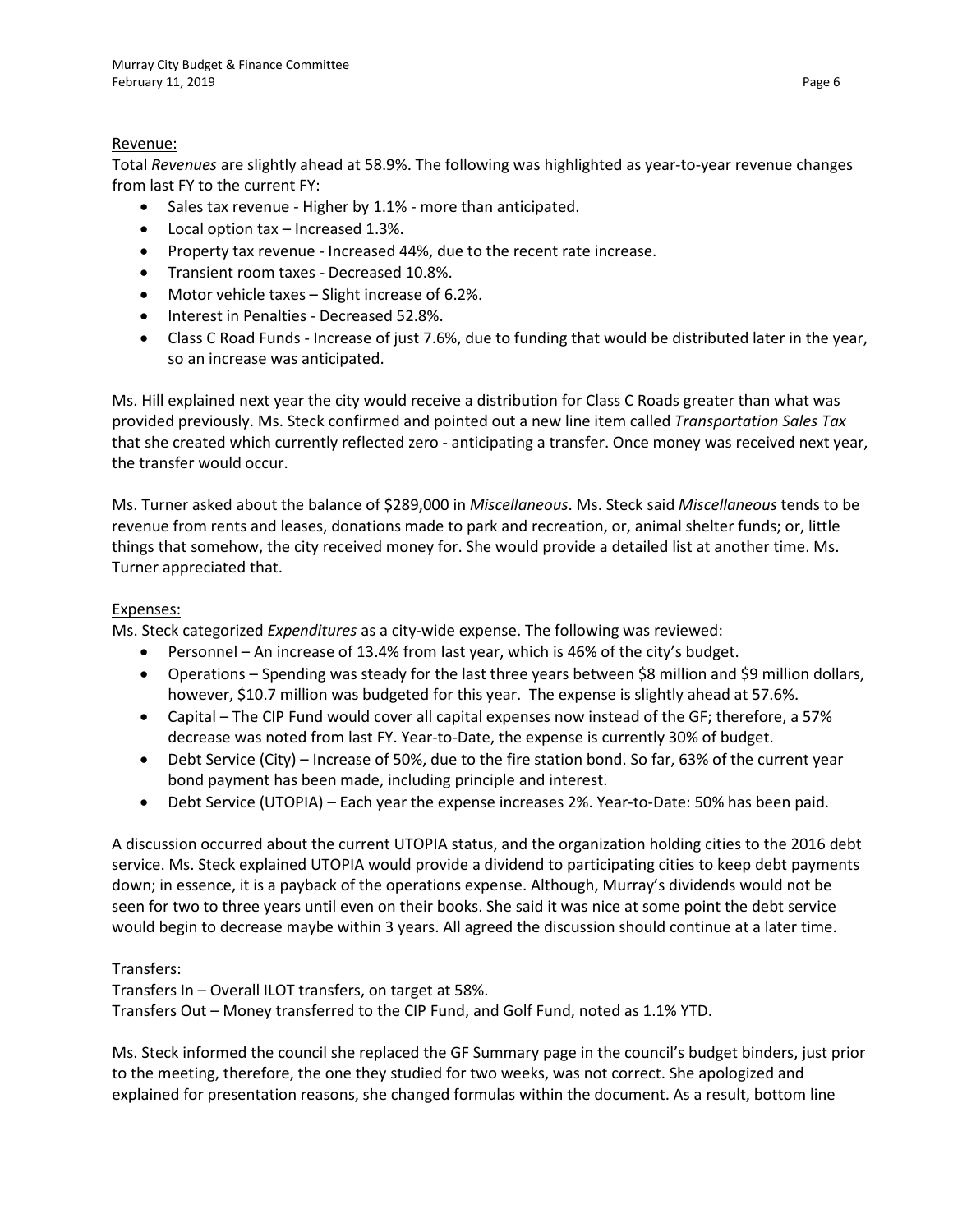balances did not previously transmit accurately.

## Contribution (Use) of Fund Balance:

Ms. Steck stated it was normal practice for the fund balance to fluctuate from year to year, by either pulling money out, or putting money in. In addition, money is transferred out, when the balance exceeds the required amount, so a decrease is not always due to expenses. The line item provided a comparison of how the fund balance ended over the last three years as follows:

- 2016 End balance: \$526,000. Revenue exceeded expenses.
- 2017 End balance: (negative) -\$300,000. Revenue of \$300,000 was utilized.
- 2018 End Balance: \$1 million. The fund balance was replenished.
- $\bullet$  2019 End balance: (negative) -\$800,000.

**GF Revenue and Transfers In -** The summary sheet reflected overall *revenue* from each department, as well as, overall *transfers-in* from all enterprise funds. A brief review occurred as follows:

# Overall Revenue**:**

Ms. Steck discussed *Charges for Services,* where overall revenue was at 59%. She reviewed the status of each department, as to whether revenue was ahead or behind compared to last year's budget. Each department was right where it should be for *YTD to Budget*, with the exception of the fire department, which was slightly behind at 40%, because deployment reimbursements had not been received yet, but an influx was anticipated. Department directors would provide more details about their budgets later in the meeting.

## Transfers In:

Ms. Steck discussed transfers and noted 8% from all enterprise funds.

Ms. Turner asked how the city received Class C Road money - quarterly, or all at once. Ms. Steck said distributed funds go straight to the city through a PTIF Fund (Public Treasurers' Investment Fund), which are reflected on bank statements with a description of *Class C.* She said allocation amounts were known ahead of time, however, actual deposits were broken up illogically.

**GF Expense Summary** - The summary sheet by department was provided to reflect historical expenses, as well as, last year and current expense comparisons. Current *YTD Budgets* were \$21 million, and 49.2%. The following was noted:

- *ADS* The department is no longer active.
- *Non-departmental* Below budget; all funds have not been utilized.
- *Out-door pool* Below budget, due to seasonal use.
- *Facilities* Significant increase at 109%.
- *Mayor's Office* Significant increase of 110%, year to year, due to additional personnel.

Ms. Turner asked why the *GIS* department was (negative) -34%. Ms. Steck explained it might be due to a purchase, an annual software maintenance agreement, a charge of some kind, or a payment ahead of budget. She thought GIS, Director, Mr. White would discuss it later in the meeting.

**CIP Fund** – An overview depicted a three-year history where the city either invested, or, is under contract for new construction. Of the \$16.9 million budget in new infrastructure:

- \$5.8 million Financed with a bond for the new fire station.
- \$1.5 million Financed by a grant, for the rebuild of Murray Park Amphitheater.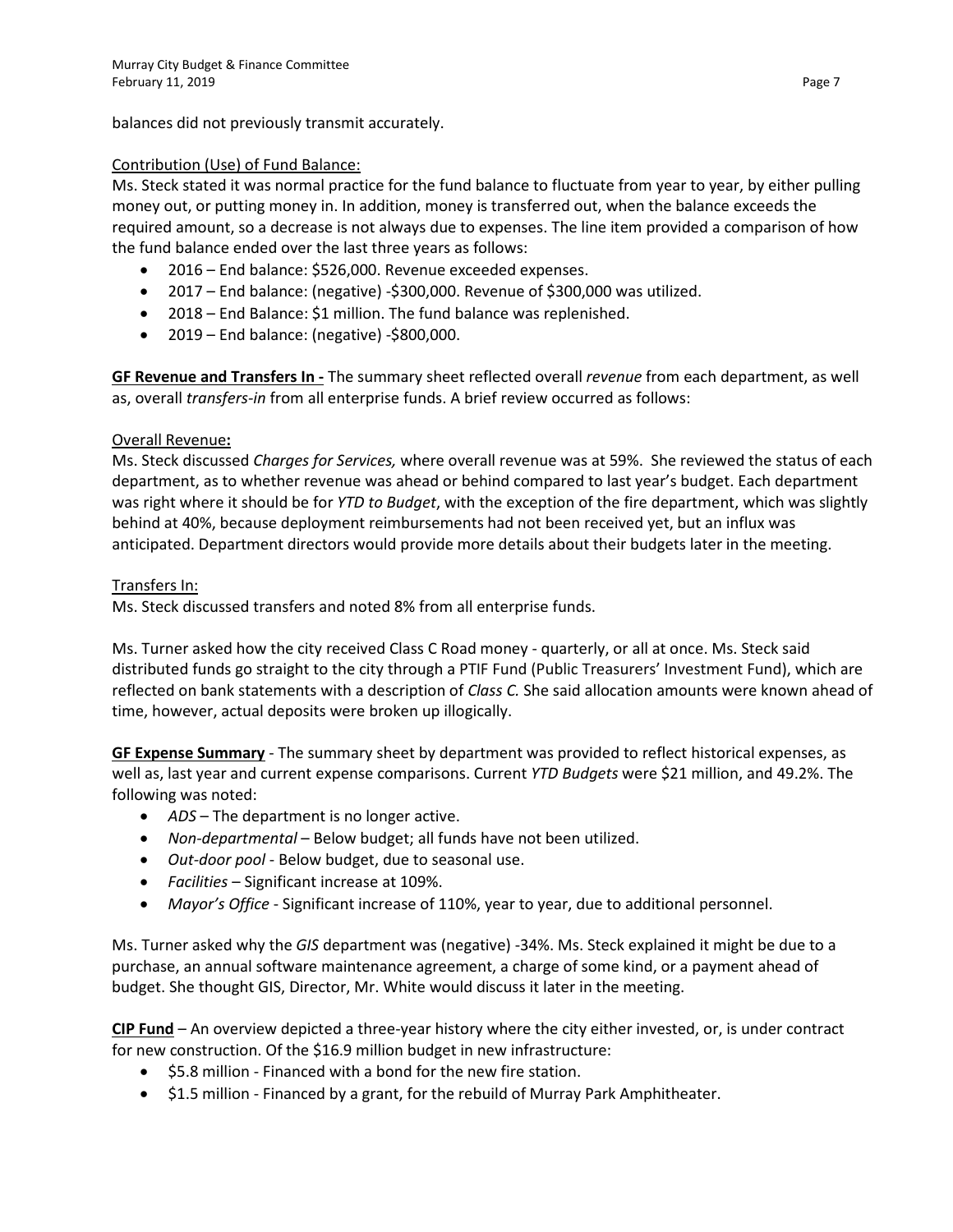• \$9.6 million - Cash.

A year by year breakdown of actual funding for infrastructure, including maintenance for existing roads, sidewalks, and playground equipment and park pavilions was reviewed. (See Attachment #2).

Ms. Steck explained any cash allocated for the new city hall was invested in other infrastructure. Therefore, a lengthy discussion occurred regarding future plans for city development, including construction for the new city hall, and that bonding would occur next winter, as planned in January of 2020.

## **DEPARTMENT REVIEWS**

## **Municipal Court & Judge's Salary Discussion** - Judge Thompson/Diane Turner

Ms. Gallegos, the new court clerk, has been employed at the court for 19 years.

Ms. Turner reviewed a memo that contained information the council requested regarding details about Judge Thompson's compensation increase; she read its entirety at length.

Ms. Turner noted Judge Thompson worked 4-days per week and wondered what the schedule was for Fridays. Ms. Gallegos replied jury court is held five-days per-week very often, and small claims court also occurs twice a month on Fridays, so jury court is still held, unless a jury is not needed. Judge Thompson does not sit in on small claims, because attorneys utilize the time to gain more experience, and are allowed to be Pro Tem judges for their hearings. In addition, evening court is more difficult to arrange with the need for clerks and bailiffs after hours.

Ms. Turner asked about line item – *judge coverage* – for \$8, 825, which increased to \$13, 000 in 2019. She wondered if it was to cover small claims court. Ms. Gallegos confirmed it also provided coverage for Judge Thompson's leave of absence, due to deaths in his family. Judge Thomson confirmed, in addition to conflict of interest, when he was not able to serve as judge, as well as, for 24- hour on-call duties to review probable cause report. For example, he reviewed several on Christmas day.

Mr. Cox asked Judge Thompson if he was required to issue warrants. Mr. Thompson confirmed, although, a district judge handled search warrants for other matters, but was also on-call. Mr. Thompson thanked the council and appreciated their consideration to increase his salary.

Mr. Nicponski led a lengthy discussion regarding the study and salary comparison information. Judge Thompson reviewed state statues, details related to the compensation of other judges, and inquired about the policy for vehicle allowance of \$350 per month.

Ms. Turner said the issue of vehicle allowance would be discussed later in the meeting, as the council was not clear on that policy yet. Mayor Camp confirmed all department directors receive a \$350 car allowance per month. Mrs. Tuner wondered if employees had to justify mileage to attain the allowance or was it just an automatic deposit. Mayor Camp confirmed they did not.

Mr. Nicponski thought the judge's salary should be closer to \$130,000 per year.

Ms. Turner thought Judge Thompson's duties would change, according to the delegation of duties to Ms. Gallegos. Ms. Gallegos explained Mr. Williams created the supervisor position before he retired, which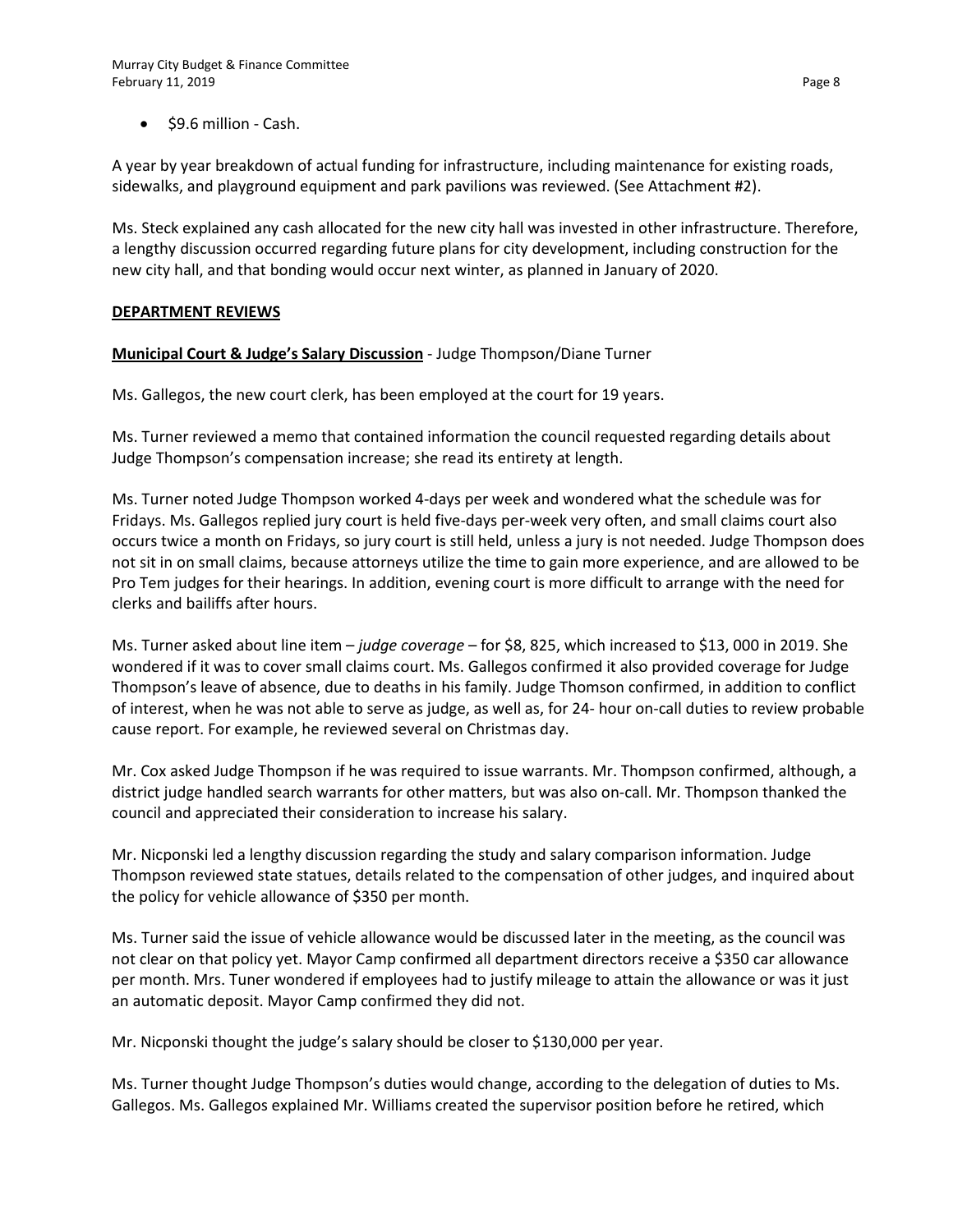meant she was already responsible for many supervisory tasks. In addition, there was no longer a court administrator position, and those specific duties would be her responsibility. Judge Thompson would handle finance and budget issues, but she would also take on many of Mr. Williams' other duties.

Mr. Nicponski asked Judge Thompson what the desired salary range was. Judge Thompson provided salary examples of other city's judges in the valley, and thought something comparable would be acceptable, including car allowance. A discussion occurred as calculations were analyzed, including the car allowance and a final decision of \$134,000 was made. Mr. Nicponski said the increase was well deserved.

Mr. Cox asked about an increase for the clerk, as well, since both Ms. Gallegos and Judge Thompson would be taking on the duties of Mr. Williams. Mayor Camp explained the council had the responsibility for approving the Judge's salary, but the administration would set the pay range for Ms. Gallegos.

Ms. Turner called for a motion to approve the salary for Judge Thompson at \$134,000. Mr. Nicponski moved approval of the salary, including a car allowance adjustment from \$75 to \$350 per month. Mr. Brass seconded the motion. All were in favor. The increase would be effective as of July 1, 2019. Judge Thompson thanked the council and invited them to visit the court.

# **Attorney's Office, Prosecution, & Risk** - G.L. Critchfield

*Attorney's Office*: The budget is behind slightly at 46%, due to changes in job positions, a senior employee retirement, and employee backfill, which created salary adjustments. Other changes include the following:

- *Operations*: On target overall at 51%.
- *Administrative Fees from Other Funds*: Due to the amount work provided, the line item was spilt. An adjustment was made reducing expenses from 63% in the prior year, to 40% in current year.

*City Prosecution*: The budget is right where it should be.

- *Wages*: Lower than last year, at 42%, due to a senior employee retirement.
- *Operations*: Low at 19%
- *Total YTD Budget*: 41%

*Risk*: Due to the \$250,000 deductible, an amount equal to the deducible of five claims, is kept in the fund at all times. The following was highlighted:

- *Revenue*: Right where it should be at 52%.
- *Personnel Expenses*: Low at 39%, due to the delay of hiring a risk analyst until October.
- *Operations*: 45% Includes liability insurance.
- *Claims*: Within budget at 40%, although higher than last year, due to a philosophy change and not because of increased claims. Ms. Steck said claims are better managed this way, because in prior years the expense was captured by departments in the GF, which allowed more claim activity. A list of claim activity by department was noted to provide transparency.

## **Library** - Kim Fong

New Assistant Library Director, Ms. Pehrson was introduced. Ms. Fong said the budget is reviewed monthly by the library board, due to their fiscal responsibilities. Ms. Fong discussed the following:

- *Regular Employees*: Down at 46%, due to a retirement.
- *Adult periodicals*: The budget of \$2,500 was up 496%, which provided \$12,388. Ms. Fong explained the significant increase was due to providing digital magazines, which resulted in unexpected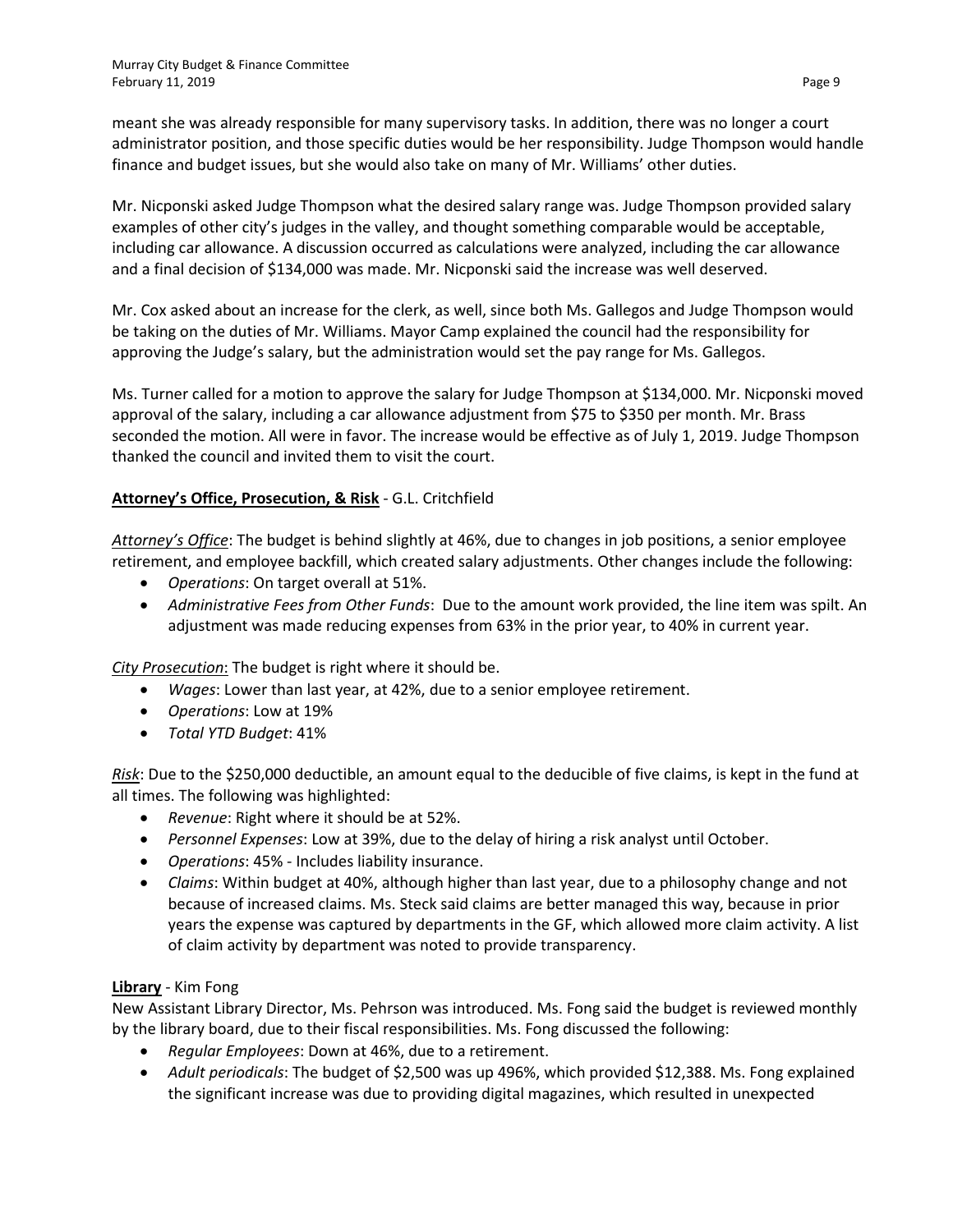popularity. The subscription is \$10,000 per year that includes 25 titles with unlimited use for patrons. Magazines, such as, Time, Vanity Fair, Good Housekeeping, various nature magazines, and others can be checked out online.

Ms. Fong pointed out increased property tax revenue, due to the recent property tax rate increase, which was trickling in slowly. So far \$550,000 of property tax revenue was allocated to a *building reserve* account, which would be recurring, and used for the construction of a new library in the next three to five years.

# **MCEA (Murray City Employees Association)** - Julia Pehrson

Ms. Pehrson thanked the council for continued support and reported the following: A recent cancer research luncheon provided \$250 in donations for continued research. The employee Christmas party was a success, and a Christmas tree honoring the late Mayor Eyre was decorated, donated, and purchased by someone for \$3,500 at the Festival of Trees that supports Primary Children's Hospital. All accounts are in good standing, various future projects were noted, for example, funding the upcoming scholarship, a golf tournament, and an employee summer party. Plans to reorganize are being considered to change the organization to a 501(c)4 entity.

**IT (Information Technology)** – Rob White reviewed the following:

- *Software Maintenance*: Almost maxed at 91%, due to software renewals, as well as, an increase of \$10,000 for Tyler Munis software support.
- *Small Equipment*: 92% The account is used to purchase all computers, and computer replacements. Purchases are made in July and August.
- *Travel and Training*: At 68%. The increase was due to frequent training related to the Tyler Munis System. The conference would be held in April for IT support.

**GIS** – Rob White

- *Software maintenance*: The 93% increase was due to a \$28,000 upgrade to the City Works program.
- *Expenses:* A decrease was noted, due to an adjustment to *Administrative Fees from Other Funds.* Ms. Steck explained the fee was adjusted up from 56% last year, to 70% in the current year, due to substantial focused work for utilities, particularly the power department.
- *Capital Projects – IT and GIS:* Details for both departments were discussed that included projects completed, projects in progress, and carry-forward projects.
	- *CIP Totals*  IT: \$456,000; and GIS: \$20,000.

Mr. White said as preparations begin for construction of the new city hall facility, he wanted to ensure all technology needs were financially accounted for- prior to construction. For instance, UPS's, generators, audio and visual systems, and other computer systems that need to be replaced with up-to-date equipment. He encouraged the need for having professional technology companies bid these items.

# **Police Department** - Chief Burnett

- *Personnel Overtime*: 70%, noted as problematic. The department was down five patrol officers at the beginning of the budget year, with only one new hire placed on school zone patrol, they were still short; this caused excess overtime, in addition to pay increases.
- *Operations – VECC:* Overspent at 102% because annual fees were paid in full.
- *Operations - Software Maintenance:* Spent at 84%. Money paid for Spillman; a computer program used for public safety reporting.
- *Patrol – Firearms Maintenance:* Overspent at 139%, due to the five and ten-year rotation program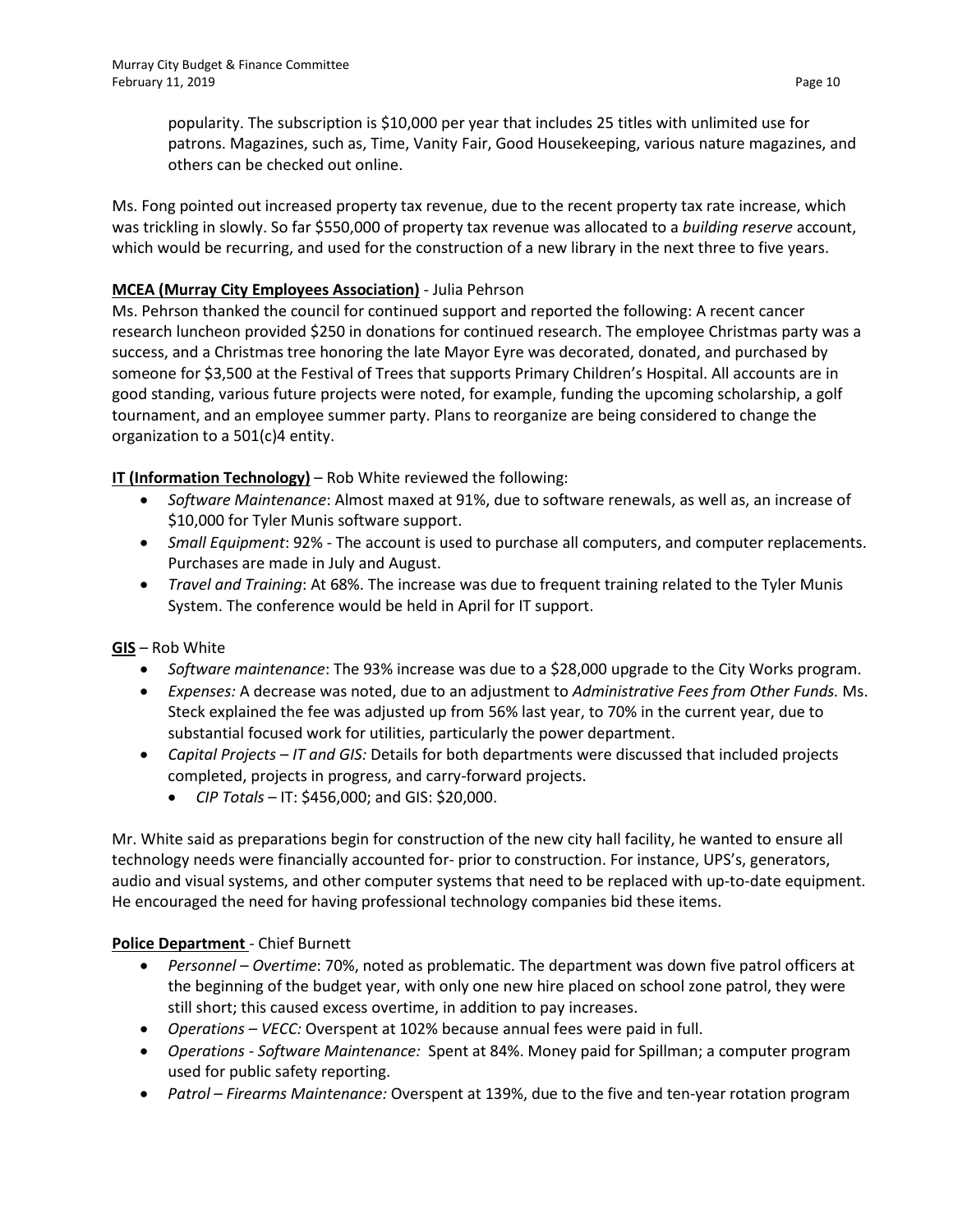for guns and rifles. New purchases were made, old firearms were traded in, and a credit is expected to bring the budget in line.

- *Animal Control – Contract Services:* Over budget at 102% annual fees paid in full to West Jordan.
- *Capital Projects - Police* Projects are on schedule. Completed projects total \$286,000, other projects would be funded later in the year. The following was reviewed:
	- *Vehicles –* 12 purchased as part of rotation.
	- *Maintenance* Flooring purchased for classroom at the training center.
	- *Small equipment –* Audio and video equipment updated in training center.
	- *Equipment* Projects would be completed later in the year.

Mr. Nicponski lead a lengthy discussion about the impact of proposed legislation that would affect tier-one and tier-two employees, as well as, state funding for retirement.

Ms. Turner asked if police staffing was stabilizing. Chief Burnett said the department was doing well; he did not anticipate losing staff, because compensation increases occurred.

Mr. Hill explained Hexagon was hired by VECC to update their communication and record management systems and received \$6 million from the state legislature to provide the update. During a recent VECC board meeting, trustees voted to put the contract with Hexagon into default, which sent the contract to an arbitration process. If a resolution through arbitration occurs, the board would vote to start the process over again. As a result, \$3 million of the \$6 million has been spent over the last two years, and a budgetary issue moving forward could result. He explained if VECC must start over again with a new RFP, and if arbitration does not work out, additional funding resources are unknown. In addition, there is no funding for litigation, which would occur. Overall, city's budgets could be impacted going forward as VECC makes decisions.

## **Power Department** – Blaine Haacke

Mr. Haacke reported no budget concerns and most line items were at 50% or less. Of the \$37 million budget, Power purchases are the highest at \$21 million. The other \$16 million is broken into capital, the GF transfer, and the city hall administration transfers. The following general comments were reviewed:

- *Total Revenue* Right at 55%, due to seasonal use. Increased metered revenue is expected in July August and September, when air conditioning use in full force. Mr. Haacke expects revenue to level off close to the end of the year, with total revenue of \$36.9 million.
- *Revenue sources*:
	- *Residential*, *governmental facilities*, *small and large commercial* All between 54% and 61%.
	- *Trans-Jordan Landfill Sales*  Up at 61% for the purchase of generation to sell.
	- *Pole Attachment Fees –* Seven firms attach to Murray poles, like Century Link and Comcast. Billing occurs twice a year, the budget at 45%, and \$78,000 was received as first installment.

Mr. Haacke led a brief discussion about the history of pole attachments, costs related to the past, and various contracts with firms that had contracts up to four-year segments. A rate increase was implemented in 2018-2019 for all contracts for all firms. With the recent rate increase, revenue of \$30,000 would be provided, in addition to the already \$78,000 collected. All firms were aware of the increase, and after the second installment, revenue could reach \$200,000.

Mr. Hales did not think the rate increase would cover wear and tear of Murray poles. Mr. Haacke agreed.

Ms. Turner wondered how attachment costs were determined. Mr. Haacke explained a complex formula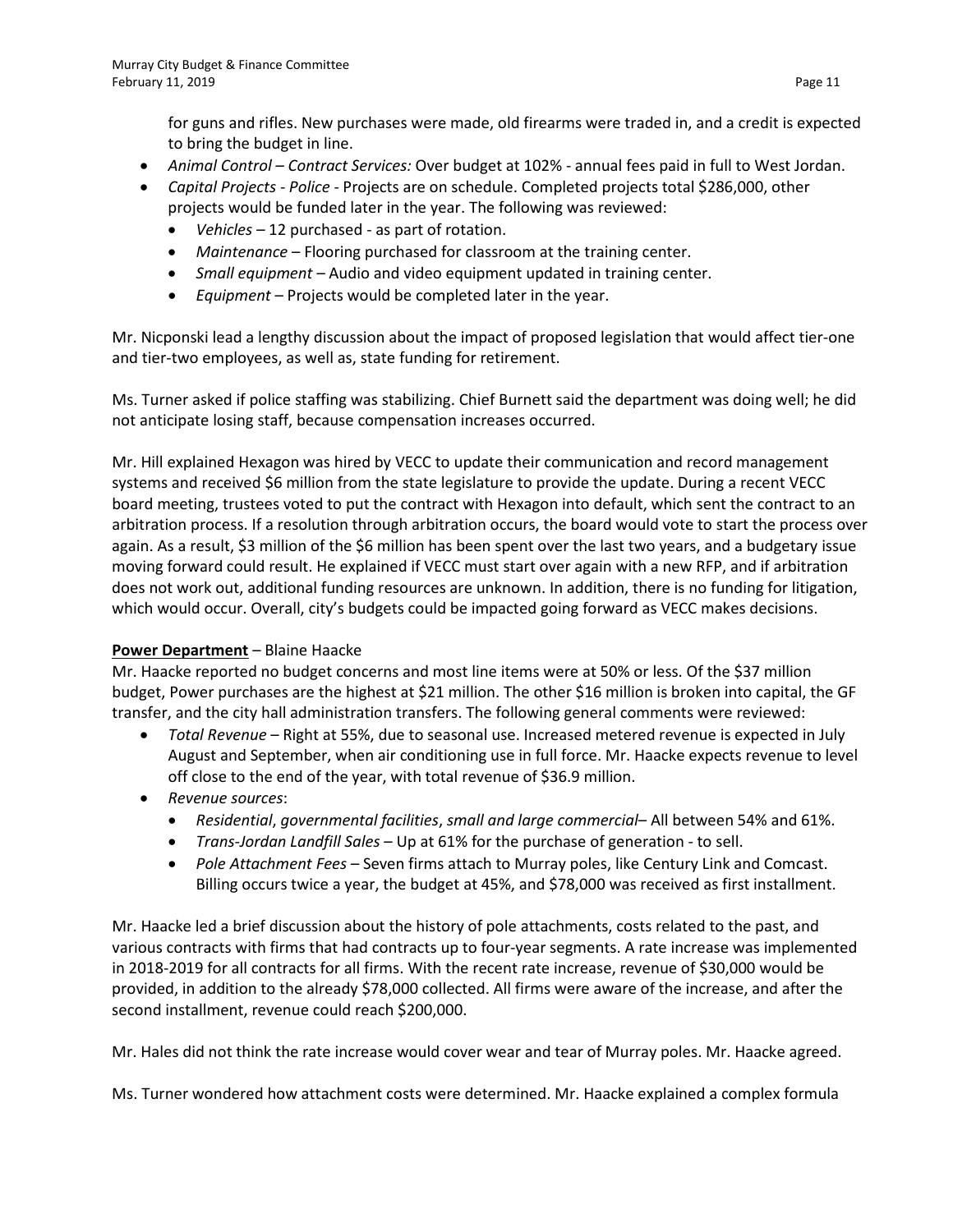based on several components like height, available usage, depreciation, age, and type of pole - whether wood, fiberglass or steel structured. The formula determines the cost for a specific number of poles; for example, Century Link might attach to over 2,000 poles. A basic pole attachment is \$12, and comparable pricing was provided by FERC, a nationwide resource, used to regionalize Murray's pole attachment pricing.

A similar discussion continued regarding small cell wireless attachments, which would need to be addressed at some time, due to federal and state legislative mandates.

Mr. Nicponski wondered about a decrease of \$1 million in 2019 Budgeted *revenues*. Mr. Bellon explained the department projection was more conservative this year.

The budget review continued as follows:

- *Operations – Tuition reimbursement* for two staff members total: \$4,177.
- *Expenses – Overall Travel & Training:* Related to administration and operations training for various conferences around the country. The line item at 46%, totaled \$16,145.
- *Expenses – Risk Assessment:* Budgeted at \$433,000. The account is 50% spent, which means half the insurance premium was paid, and is adjusted every year.
- *Expenses – Inventory Loss:* Significant reduction at (negative) -162%, related to obsolete inventory written off. Mr. Bellon said of \$2 million dollars in inventory, \$16,000 in loss - was not alarming.
- *Administrative Fees –* Total transfers back to the city are 52%, which is \$2.3 million to the GF (also reflected in *Transfers-Out*.) The annual transfer total would be approximately \$4.9 million.
- *Expenses – Buildings and Grounds:* Above budget at 74%. Spending related to remodeling, painting, and general building upkeep, and purchase of AC unit located at the warehouse. Cost was \$40,000.
- *Personnel – Overtime:* 52%, due to after hours and 24-hour dispatch; hours are well controlled.
- *Operations – Materials* include: *Transmission, Overhead, Underground, Streetlights, and (Precision Architectural Lighting) PAL-Lights.* All line items are below budget at 10%. Mr. Turner said a grand total of \$795,000 would be accounted for and deducted from the *Overhead* budget at the end of the year.
- *Operations – Travel & Training:* Below budget at 37%, the account was budgeted high at \$12,000. Both staff members would be attending required training.

A discussion occurred about valuable new hires, the cost of power poles, the Salt Lake County signal light, and new transformer training that has not occurred in years and has brought new excitement to the department.

- *Resources – Power Purchases –* Total expended 47%. The total cost per year for purchasing power is approximately \$21 million, or about \$1.7 million per month. All resources were at 50% or less, and the following was noted:
	- *Salt Lake Landfill*: The city's most expensive resource.
	- *Trans Jordan Landfill*: There was a net profit of \$300,000; 70% of energy purchased is sold.
	- *Natural Gas Turbines:* Significantly over budget at 453%, due to a spike in market MWH (Megawatts per hour) pricing. Mr. Bellon confirmed five times more natural gas was generated than in the previous year to provide savings. The seasonal resource is typically utilized June through September when energy needs are higher. Turbines may be used again this summer.
	- *Power Exchange*: Only \$670,000 of the \$2 million-dollar budget was spent. This reflected the spike in high market pricing as Mr. Bellon mentioned.

Mr. Brass said CRSP (the Colorado River Storage Project) was the city's second biggest resource; he led a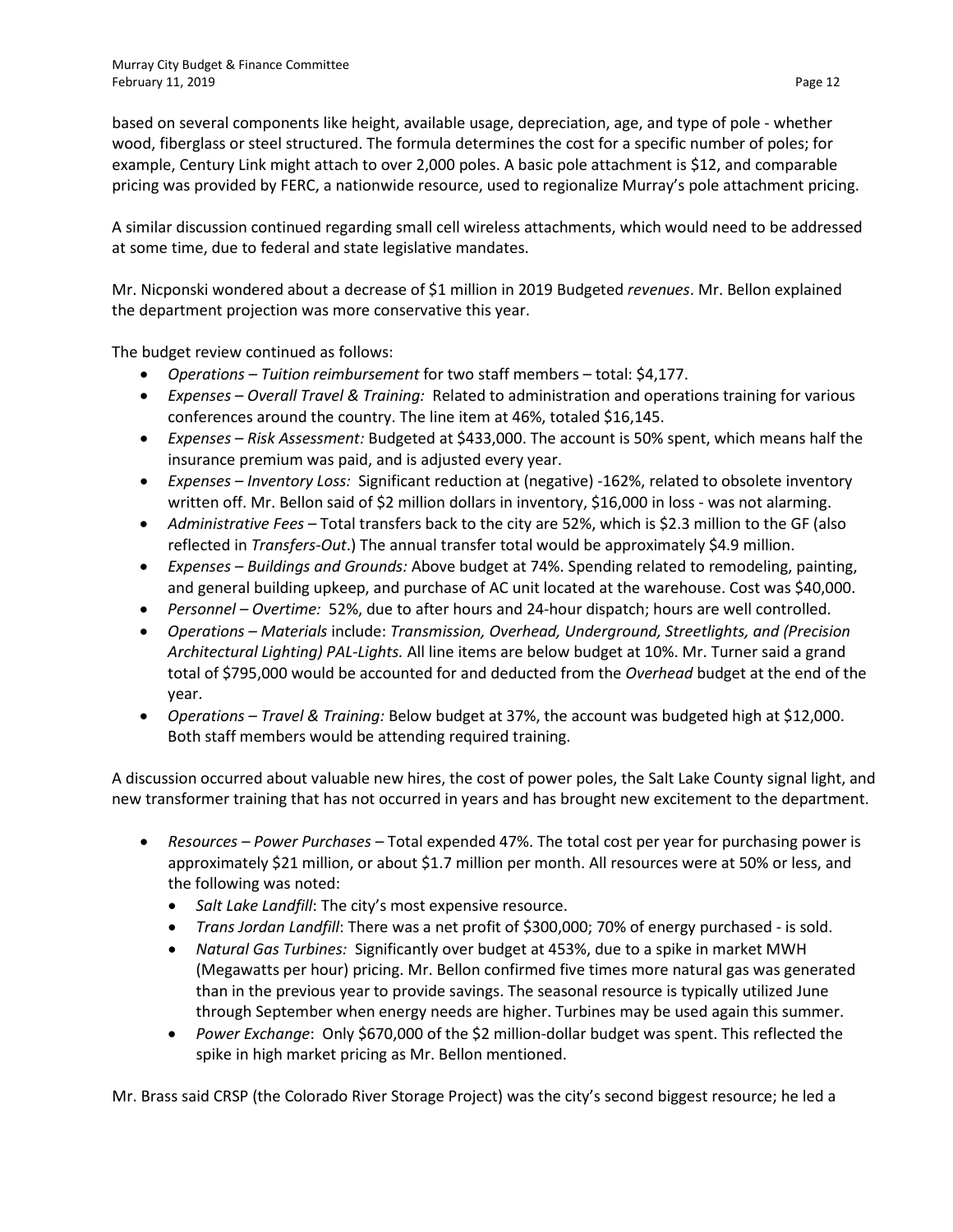discussion about alarming concerns related to the water shortage and low water levels close to intake areas. In the long-term, even with heavy winters, he thought the resource might only have a few years left.

Mr. Haacke confirmed 30% of the city's energy comes from CRSP, and explained for short-term, the federal government would provide 4-5 years' worth of power, by utilizing basin funds, (money set aside for purchasing power on the market) if water levels become extremely low. However, after the five years, it was unclear how the resource would be replaced. Overall, including the city's other utilized resources, the loss would be costly, even by including the use of SNR (small nuclear reactors).

Ms. Turner wondered why the *UAMPS Member Service* budget doubled. Mr. Haacke confirmed an increase in dues for schooling, and testing fees for the IPSA (Intermountain Power Superintendent Association) program, which is now paid to UAMPS. The increase also provided a pay increase for one staff member.

- *Capital Projects*  Total: \$4.405 million for *Buildings*, *Infrastructure,* and *Equipment* combined.
	- *Equipment –* Total Budget: \$1.16 Million. Actual Spending: Under \$1 million for:
		- One bucket truck for tree trimming purchased.
		- Two crew trucks currently being built.
		- One tree trimmer chipper needs purchasing.
		- One additional bucket truck still needed.
	- *Infrastructure* Total Budget: \$3.195 Million
		- Accounted for sinking sub-station on 4800 South. Mr. Bellon said the idea to build an entirely new sub-station would still be considered, although, geo-technical holes were drilled for determining engineering challenges that are currently under evaluation. Therefore, spending has ceased for the year, to be carried-over into next year's budget. When results are thoroughly reviewed, options would be discussed, including retrofitting.
	- *Building -* Total Budget: \$50,000

Mr. Haack confirmed a high-compression, underground gas line coming from State Street – is sinking – where natural gas enters the gas pressure building; a joint leak of some kind is suspect. The 30-year-old transformer could be replaced for approximately \$800,000 to \$1 million dollars, which was budgeted above.

**Public Works** – Mr. Astill reviewed budgets for several divisions as follows:

- *Streets* Overall *budget* on target at 45%.
- *Engineering* Overall budget: 46%.
- *Operations – Small Equipment*: Overspent at 100%.
- *Class C Roads* More salt would be needed; brining operations are working well.
- *Class C Road Projects* A completed project list was reviewed, including maintenance and infrastructure. A matching funds grant was noted for Vine Street – 900 East to 1300 East, which has not been completed. Additional projects accomplished, included \$400,000 for sidewalks, street overlays and rebuilds; curb and gutters, traffic signals, bike lanes, and many others. Other projects on the docket, are a bridge replacement, and crosswalk with LED flashing beacons. Some projects have slowed, due to continued snow fall.

Enterprise Funds: A brief overview of each fund was discussed as follows:

*Water Fund –* Overall, the budget looks good at 40%, and well replacement projects are proceeding. In addition, UDOT (Utah Department of Transportation) would like to resurface State Street, however, water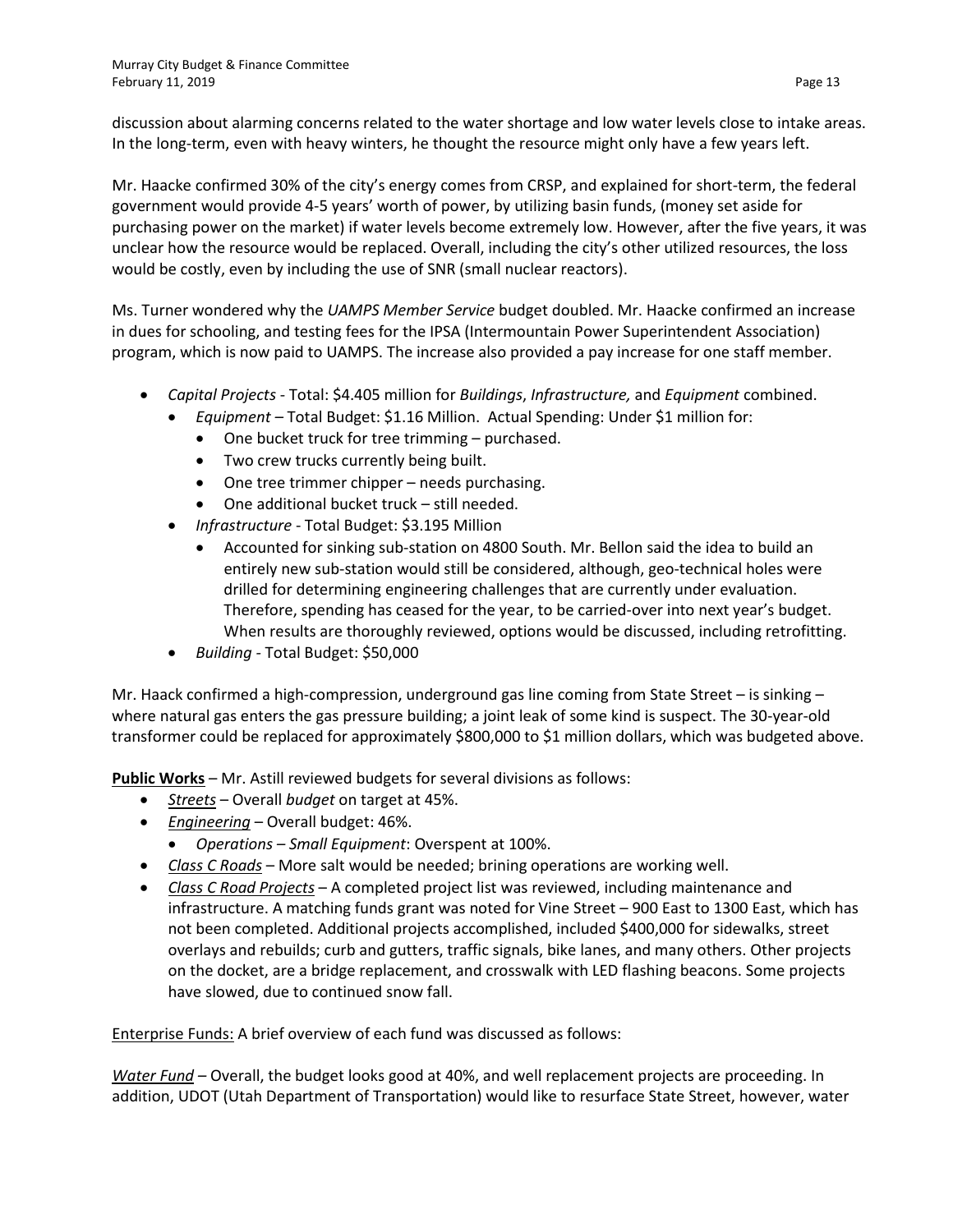line replacements on State Street, which are some of the oldest in the city, must occur first in spring.

*Waste Water* – Overall, the budget looks good at 34%.

- *Operations – Miscellaneous* Over budget at 100% due to a purchase allocation error.
- *CVWRF (Central Valley Water Reclamation Facility) –* On budget at 40% as the city participates in the bonding process for the rebuild of the treatment plant.

# *Solid Waste Fund –* The budget is fine at 46%.

• *Operations – Refuse Containers –* Overbudget at 75%, due to several new subdivisions coming on line for garbage collection. The budget is expected to reach over 100% before long, therefore, a fee adjustment was anticipated. A brief conversation occurred to confirm the miscount of cans during the audit, the overcharge to the city, worn out cans, proper inventory, impact fees, and renegotiating the contract with ACE. Mr. Astill confirmed ACE does not count cans; they rely on the city for that. As a result, an impact study was suggested to improve the billing process in the future.

*Storm Water Fund* – The budget is doing well at 54%. A few line items are over 100%, due to error.

- *Operations – Dues and Memberships –* Over budget at 108% because the Tanner Ditch Project should have been allocated to *maintenance*. The correction would be made.
- *Operations – Professional Services –* Over budget at 190%; funding for the Storm Water Master Plan was not carried over from last year, which would be corrected. Mr. Astill said the council would consider approving the plan at the next council meeting. In addition, results of a fee study would be presented, regarding two anticipated rate increases; for garbage, and for storm water.

*Central Garage* – The budget is in good shape at 43%, however, a budget for *overtime*-*pay* would need to be included for the new year, which was overlooked last year.

**Building Maintenance, Parks & Recreation** – Mr. Sorensen provided a brief overview of each division.

*Parks* – The budget is going well at 50%.

- *Utilities* Over budget at 85%, due to new tier-rate billing for water, and the frequency of watering grass at city parks. A budget request is anticipated in the future related to an adjustment.
- *Willow Pond Fish Program*  Spent at 100% DWR (Division of Wildlife Resources) was paid to supplement fish.

*Park Center* – Doing well at 43%. Nothing pressing to address.

*Recreation* – Doing fine at 44%. No concerns.

*Arts and History* – Below budget at 40%. Nothing concerning.

Ms. Turner asked about royalty, and license fees. Mr. Sorenson explained fees and royalty payments are required when the city presents various movies in the park, as well as, well-known plays performed at the amphitheater. The city could be fined for showing feature films and plays if fees are not paid.

*Outdoor Pool* - Below budget at 39%. No concerns.

*Senior Recreation Center* – Below budget at 44%.

*Cemetery* – The budget is on target at 55%.

• *Utilities* - Over budget at 729%, due to new tier-rate billing for water, and frequent watering. A budget request is anticipated in the future related to the new rates.

*Facilities* – Below budget at 39%. The new division was a consolidation of facilities maintenance from the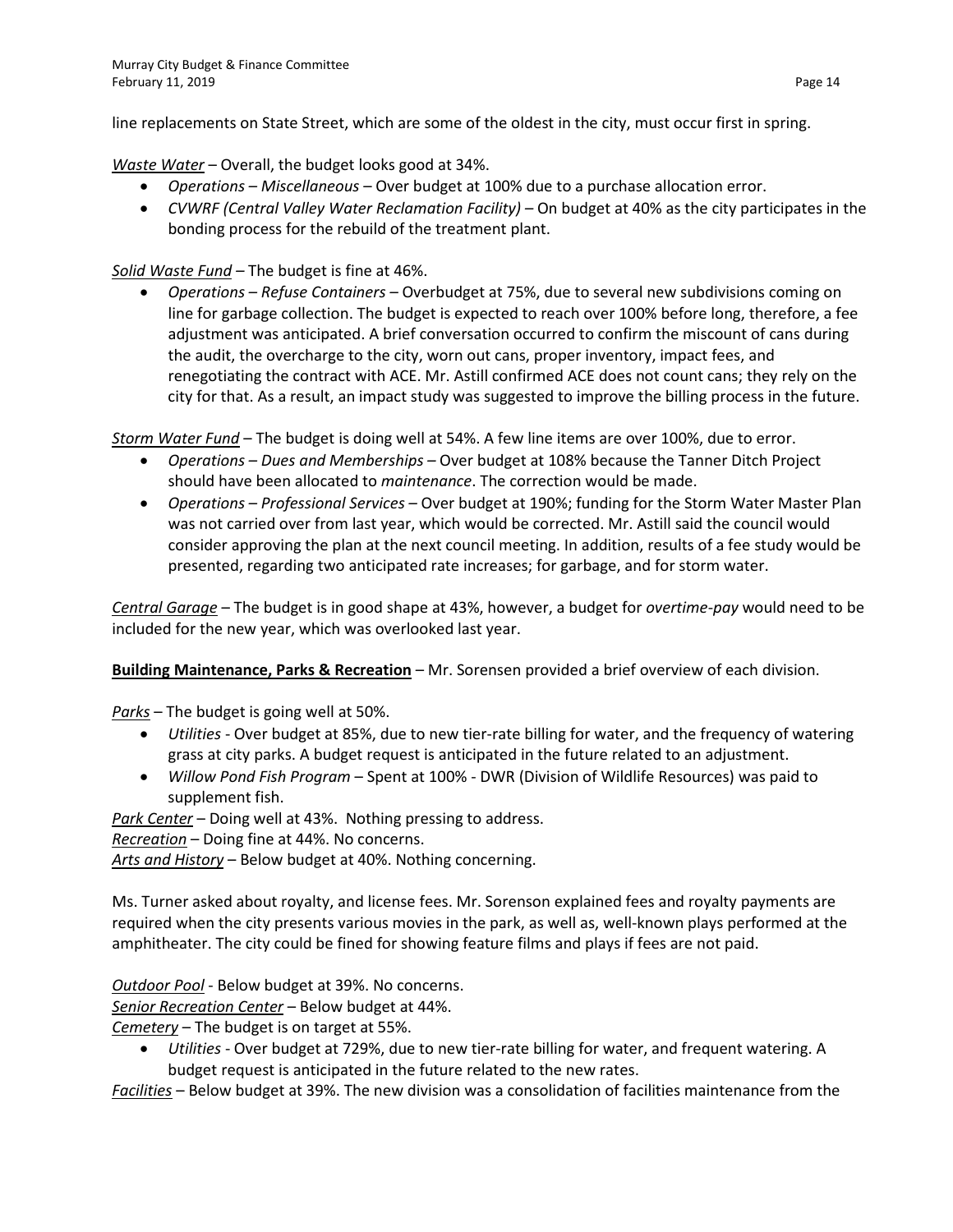*Recorder, Park Center, Senior Recreation Center*, and *Public Works* and is working well to maintain aging city buildings.

• *Operations – Small Equipment –* Spent out at 100%, due to the purchase of three I-Pads. *Capital Projects*

• 2019 Budgeted CIP projects totaled \$2,344,500, which are either in progress, completed, scheduled, or carried over. A lengthy list was reviewed in detail, and a discussion occurred about Ken Price, related to past and present conditions, and future construction plans.

# *Golf Fund* – On target at 52%.

• *Operations* – *Building and Grounds Maintenance –* The expenses are high at 91%, due to several supply purchases during the fall.

Mr. Sorensen appreciated the CIP program that made a big difference in operations this year.

## **Community & Economic Development and (ADS)** – Melinda Greenwood

Ms. Greenwood confirmed the ADS (Administrative Development Department) had changed therefore, a brief review occurred including personnel changes. Ms. Steck said after the council's consideration to approve ordinance changes, related to the reorganization, a budget amendment would be presented to reallocate accounts accordingly. The following was discussed:

*Building Division* – Doing well at 50%.

- *Personnel* A significant increase was noted, due to hiring building inspectors. In the past, positions were outsourced, and the cost allocated to *Professional Services.* The department is fully staffed with four building inspectors and plans examiners.
- *Operations – Supplies -* A significant reduction from \$9,000 to \$3,000 for unknown reasons.
- *Capital Projects – Maintenance*, \$100,000 focused for environmental, demolition, and clean up in the downtown area. The RDA area is considered tax exempt property.

## **Mayor's Office/RDA -** Mayor Camp/Doug Hill

Mayor Camp agreed the RDA budget is do not understand, therefore, a detailed review explanation was greatly needed. He confirmed a separate meeting was needed as an RDA work session. Mr. Brass and Mr. Nicponski agreed.

Ms. Heaps presented a brief review and said the budget was in good shape at 49%.

Ms. Turner reiterated her concern about *car allowance* and noted the increase from \$8,500 per year, to \$16,200, which doubled. She wondered how this was accounted for. Ms. Heaps stated each staff member in the administration receives car allowance equivalent to other city department directors, however, Mayor Camp's allowance was slightly higher at \$400 per month. Mayor Camp confirmed and noted both Mr. Hill and Ms. Heaps have car allowances, as well; but in prior years, only two employees received it. He was not clear why it doubled. Ms. Heaps confirmed the significant increase.

Mr. Hales affirmed the increase provided \$350 per month, per person.

Mr. Hill confirmed all department directors, including he and Ms. Heaps, receive \$350 per month, and, Mayor Camp \$400 per month. He explained prior to this fiscal year, car allowance for the previous chief of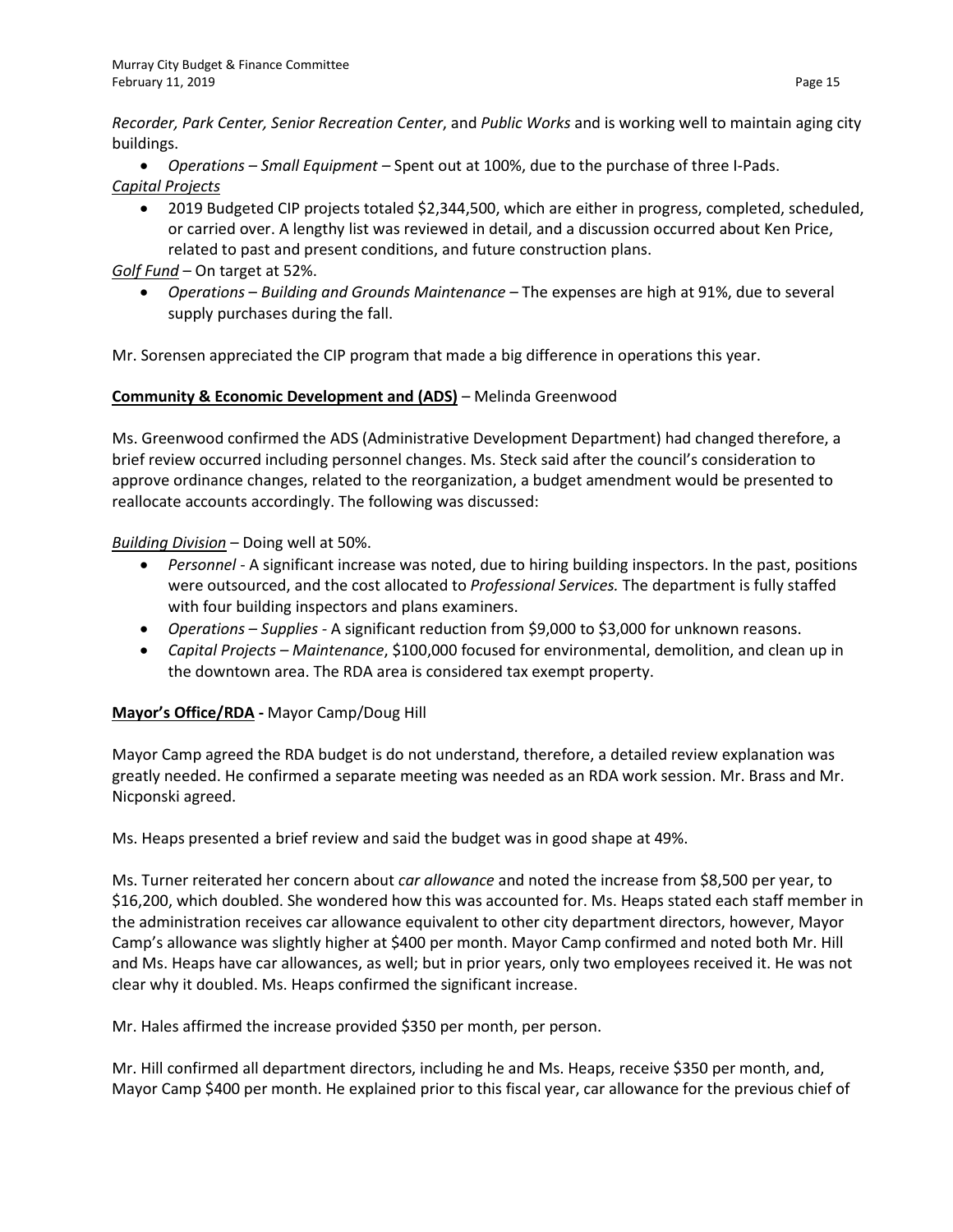staff was the same amount, and Ms. Heaps position paid a lower amount. Therefore, with the combination of raising car allowances overall, and additional administration staff, the increase resulted.

Ms. Lopez confirmed *Professional Services* was payment to lobbyists. Ms. Heaps confirmed their legislative intern was also paid thorough that account. Mr. Hill said Mr. Stewart was paid \$40,000; Mr. Holdaway, \$30,000, and the intern, \$5,000 per year.

A lengthy discussion occurred about the value of having lobbyists work on behalf of the city, especially with proposed legislative concerns related to sales tax, transfers, the tier-two retirement bill, and other anticipated items that would have impact.

## *Capital Projects*

- *City Wide:*
	- *Professional Services –* Payment to JR Miller: \$963,000, and the anticipated cost for the Parks Master Plan was noted.
	- *Land –* Purchase of school district property was \$2.7 million.
	- *City Hall –* Design *services* budgeted at \$5.5 million. Bonding anticipated in January 2020.

Ms. Turner asked about plans for the school district property. Ms. Steck said land would be traded between the RDA for the same value as the new city hall property, since the RDA purchased that land. Mr. Hill explained the idea was that when existing city hall land was sold, the school district property would be combined with it, as one sale. He confirmed the council would need to consider approving the property exchange between the RDA and the city in the future. The RDA owns properties the city should own, and the city owns property the RDA should own. Ms. Turner said the situation occurred before in the past. A lengthy conversation occurred about the land exchange process.

## **Fire Department** - Chief Harris

The department is on target overall, at 48%. The Chief said spending was documented carefully for accuracy, however, the following concerns were highlighted:

- *Personnel – Overtime –* Overspent at 88%. Shorthanded staffing concerns were noted, due to absences for fire fighters attending school, various training, and FMLA. A reimbursement was anticipated from California deployments.
- *Capital Projects -* Total Budget: \$7.7 million.
	- *Equipment - Vehicle Replacement –* One staff vehicle purchased, one ambulance refurbished, and a new fire engine was ordered. Cash payment for the new engine was \$670,000, which would carry over into next year's budget, to receive a discount of about \$30,000 for prepaying.
	- *Buildings - Fire Station –* Construction is in progress, however, construction costs increased, and there is no longer a contingency. Normal contingency costs are 5% to 10%, which is about \$300,000, and is anticipated because there is no other option. The rise in cost was also due to the choice of using a thicker gage of steel that increased in price and created change orders of \$13,000. Keeping costs down is priority, however, issues arise to inflate the overall cost. Completion is expected by Thanksgiving.

**Finance and Administration** – The department oversees several divisions. Ms. Steck shared the following: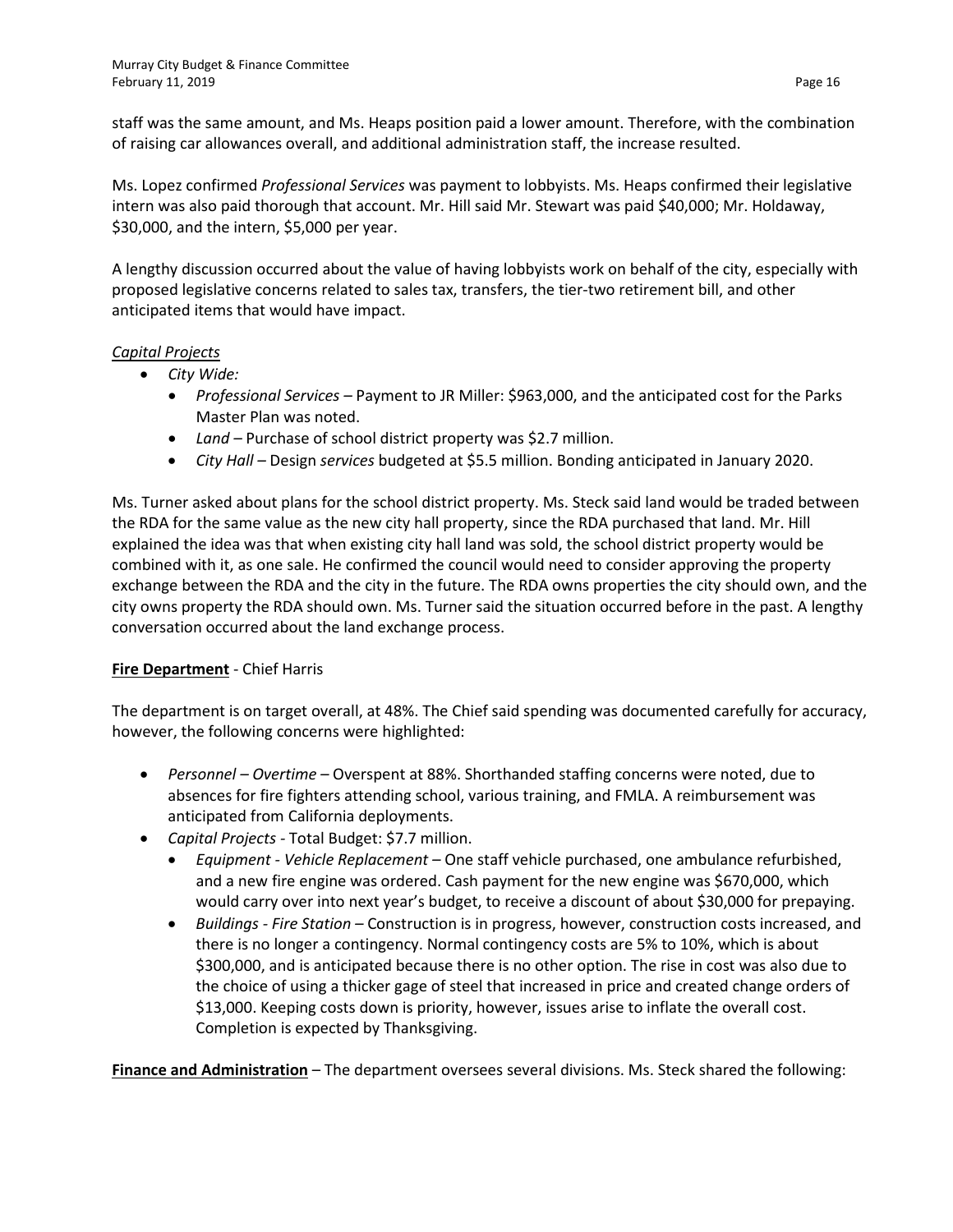*Finance Department* - The budget is at 47% and nothing was over budget. The following was reviewed:

- *Personnel* Fully staffed as of December 31, 2018 with a total of four employees.
- *Administrative Fees*  Adjusted down to 45% from 60%.

*Human Resources –* The budget is fine at 44%.

- *Personnel* On budget at 46%. Staffed with two full-time employees and one department manager.
- *Operations* Overall, below budget at 22%. However, *Professional Services* was noted at 100%, due to the compensation study.
- *Administrative Fees*  Slightly adjusted down to 40%.

*Treasurer –* The division was reorganized, and the budget is doing well at 44%.

- *Personnel –* Below budget at 44%
- *Operations –* Below budget at 37%
- *Administrative Fees –* Mostly affected by the reorganization, where most of the activity relates to collecting and processing utility funds. Therefore, a change occurred to allocate 95% of the revenue out to the Water, Storm Water, and Power funds instead of 58% of the revenue.

*Recorder* – Right on budget at 50%.

- *Personnel –* Below budget at 46%, due to the retirement of a long-term employee.
- *Operations –* On budget at 52%. Next year the budget would increase due to election services.
- *Administrative Fees –* Adjusted from 52% to 40%.

Mr. Hill lead another discussion to further clarify car allowance. He said assuming the council would approve Mayor Camp's reorganization plans, there would be a total of 10 departments, with 10 directors - all of whom would receive \$350 per month for car allowance. He explained the decision was based upon results from the compensation study conducted by Human Resources, where part of the study considered what other cities provided for car allowance. Therefore, as part of Mayor Camp's budget last year, a recommendation was made for car allowance, which was considered mid-range comparatively. Mr. Hill noted the court was not considered a standalone department; but the provision was made. However, the library is a department, and the library board should approve that benefit, so the library director would not receive car allowance. As a result, only nine directors total would receive car allowance.

Ms. Turner thought it strange because after working for the state of Utah many years, state employees did not receive car allowance; and had to justify every mile to receive any reimbursement. She thought the provision was a nice benefit, but mileage should be accounted for. Mr. Hill explained other cities comparatively, commonly give as much as, \$600 per month. Ms. Steck confirmed some cities provide, as much as, \$1,000 per month for car allowances.

*Debt Services* – The budget at 54% reflected a slight increase, due to the Series 2018 issuance of a bond for the fire station. Ms. Steck highlighted only the following:

• *Transfers Out –* The GF subsidized \$60,000 to the Golf Fund, allocated for *operations*, not capital replacement at the golf course. In addition, a transfer of \$5.5 million to the CIP Fund, to fund the CIP plan was anticipated.

*Non-Departmental* – Noted at 33% - well within budget.

• *Unemployment* – The budget is spent at 1869%, due to two claims in the current year; one claim from the fire department, and the other from the mayor's office.